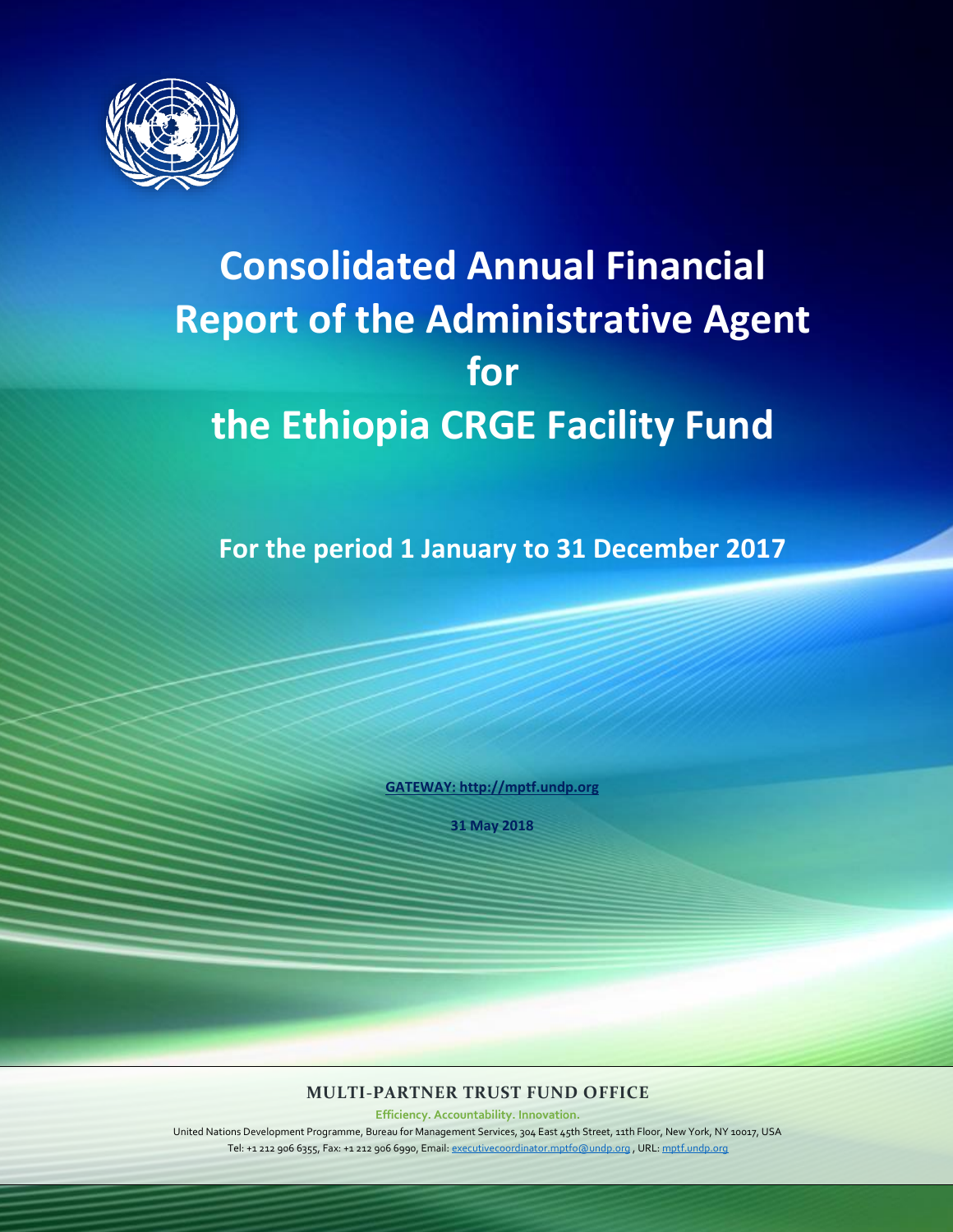# **PARTICIPATING ORGANIZATIONS CONTRIBUTORS**



United Nations Development Programme (UNDP)

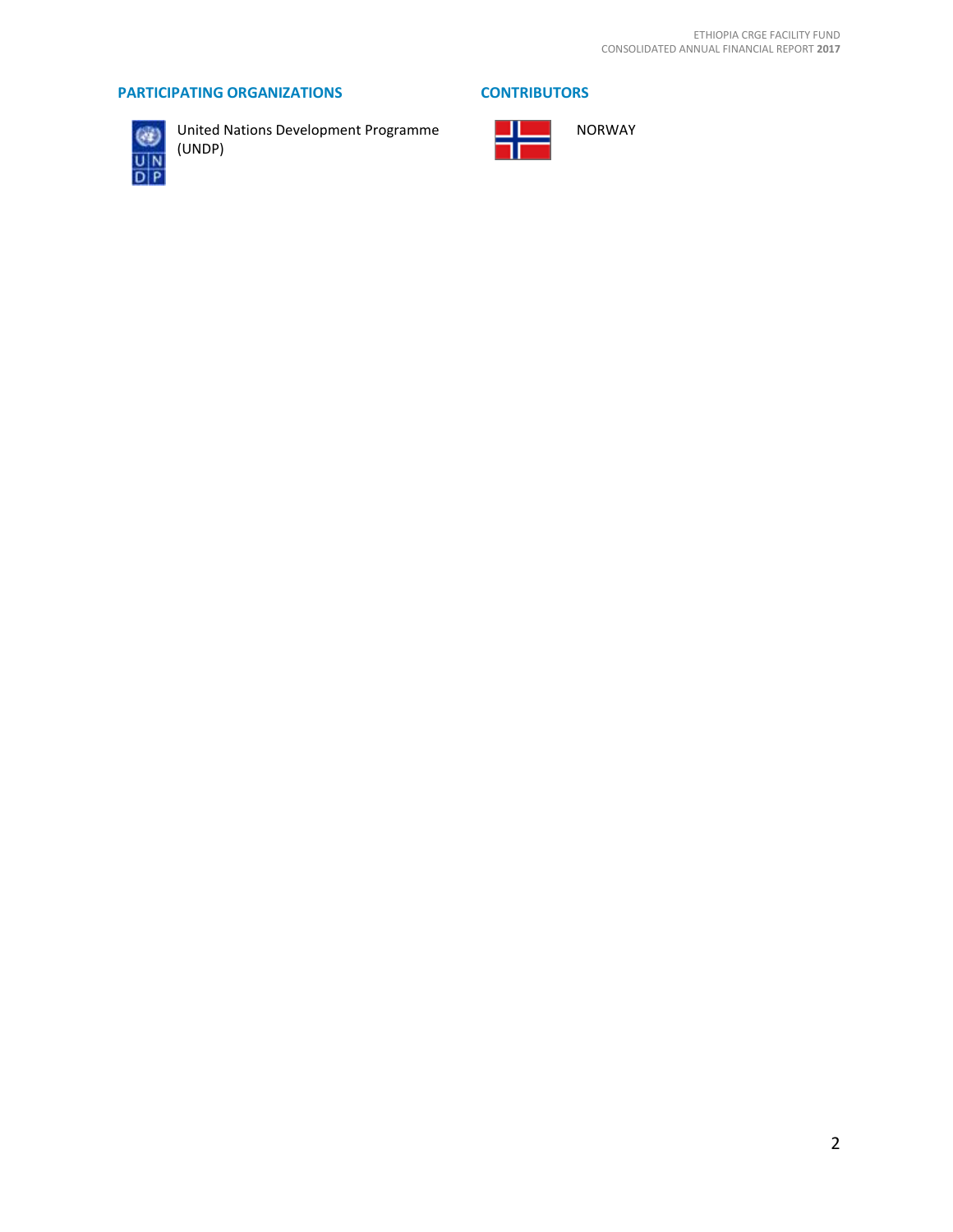# **DEFINITIONS**

#### **Allocation**

Amount approved by the Steering Committee for a project/programme.

# **Approved Project/Programme**

A project/programme including budget, etc., that is approved by the Steering Committee for fund allocation purposes.

#### **Contributor Commitment**

Amount(s) committed by a donor to a Fund in a signed Standard Administrative Arrangement with the UNDP Multi-Partner Trust Fund Office (MPTF Office), in its capacity as the Administrative Agent. A commitment may be paid or pending payment.

#### **Contributor Deposit**

Cash deposit received by the MPTF Office for the Fund from a contributor in accordance with a signed Standard Administrative Arrangement.

# **Delivery Rate**

The percentage of funds that have been utilized, calculated by comparing expenditures reported by a Participating Organization against the 'net funded amount'.

# **Indirect Support Costs**

A general cost that cannot be directly related to any particular programme or activity of the Participating Organizations. UNDG policy establishes a fixed indirect cost rate of 7% of programmable costs.

#### **Net Funded Amount**

Amount transferred to a Participating Organization less any refunds transferred back to the MPTF Office by a Participating Organization.

### **Participating Organization**

A UN Organization or other inter-governmental Organization that is an implementing partner in a Fund, as represented by signing a Memorandum of Understanding (MOU) with the MPTF Office for a particular Fund.

#### **Project Expenditure**

The sum of expenses and/or expenditure reported by all Participating Organizations for a Fund irrespective of which basis of accounting each Participating Organization follows for donor reporting.

#### **Project Financial Closure**

A project or programme is considered financially closed when all financial obligations of an operationally completed project or programme have been settled, and no further financial charges may be incurred.

# **Project Operational Closure**

A project or programme is considered operationally closed when all programmatic activities for which Participating Organization(s) received funding have been completed.

# **Project Start Date**

Date of transfer of first instalment from the MPTF Office to the Participating Organization.

# **Total Approved Budget**

This represents the cumulative amount of allocations approved by the Steering Committee.

#### **US Dollar Amount**

The financial data in the report is recorded in US Dollars and due to rounding off of numbers, the totals may not add up.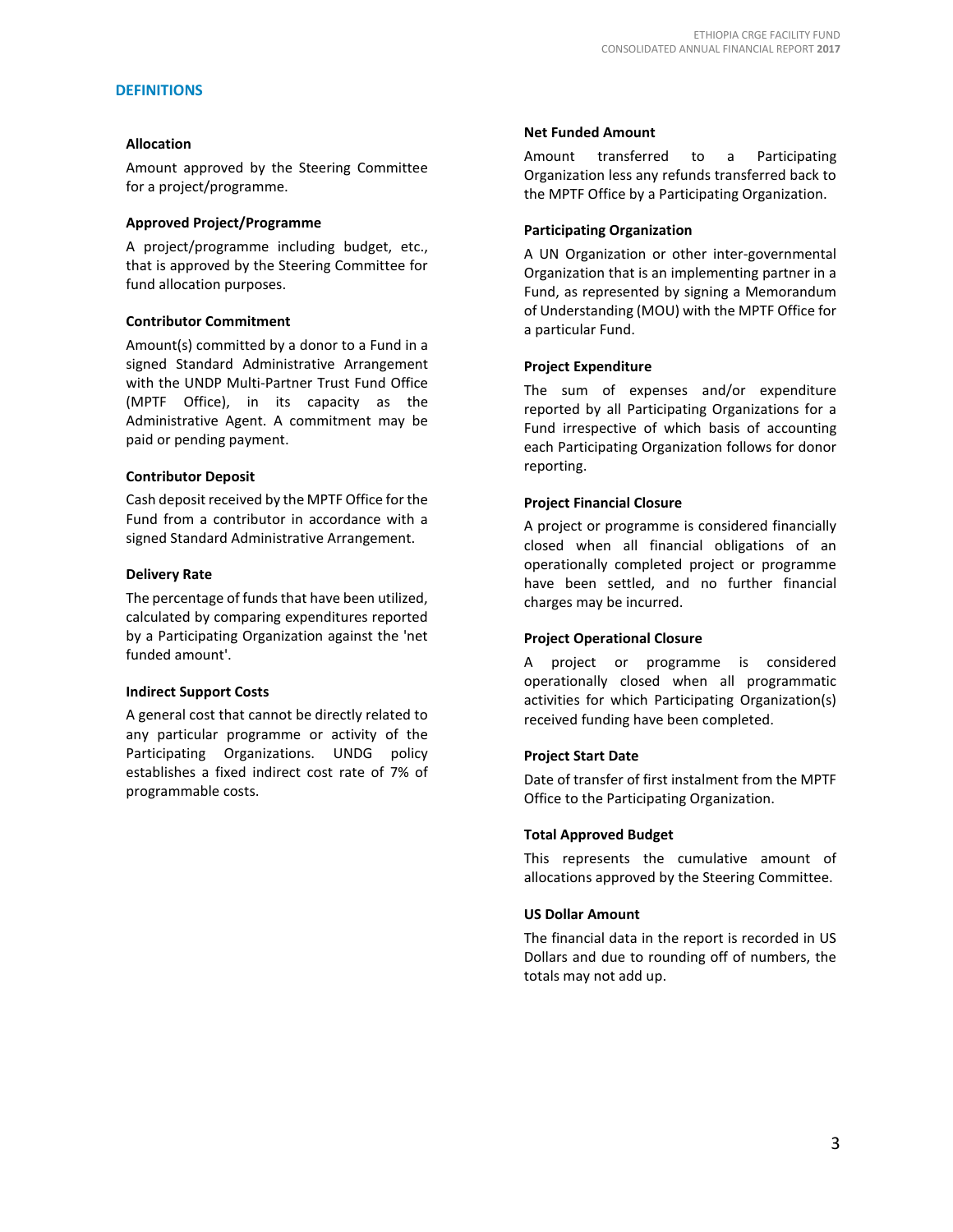# **TABLE OF CONTENTS**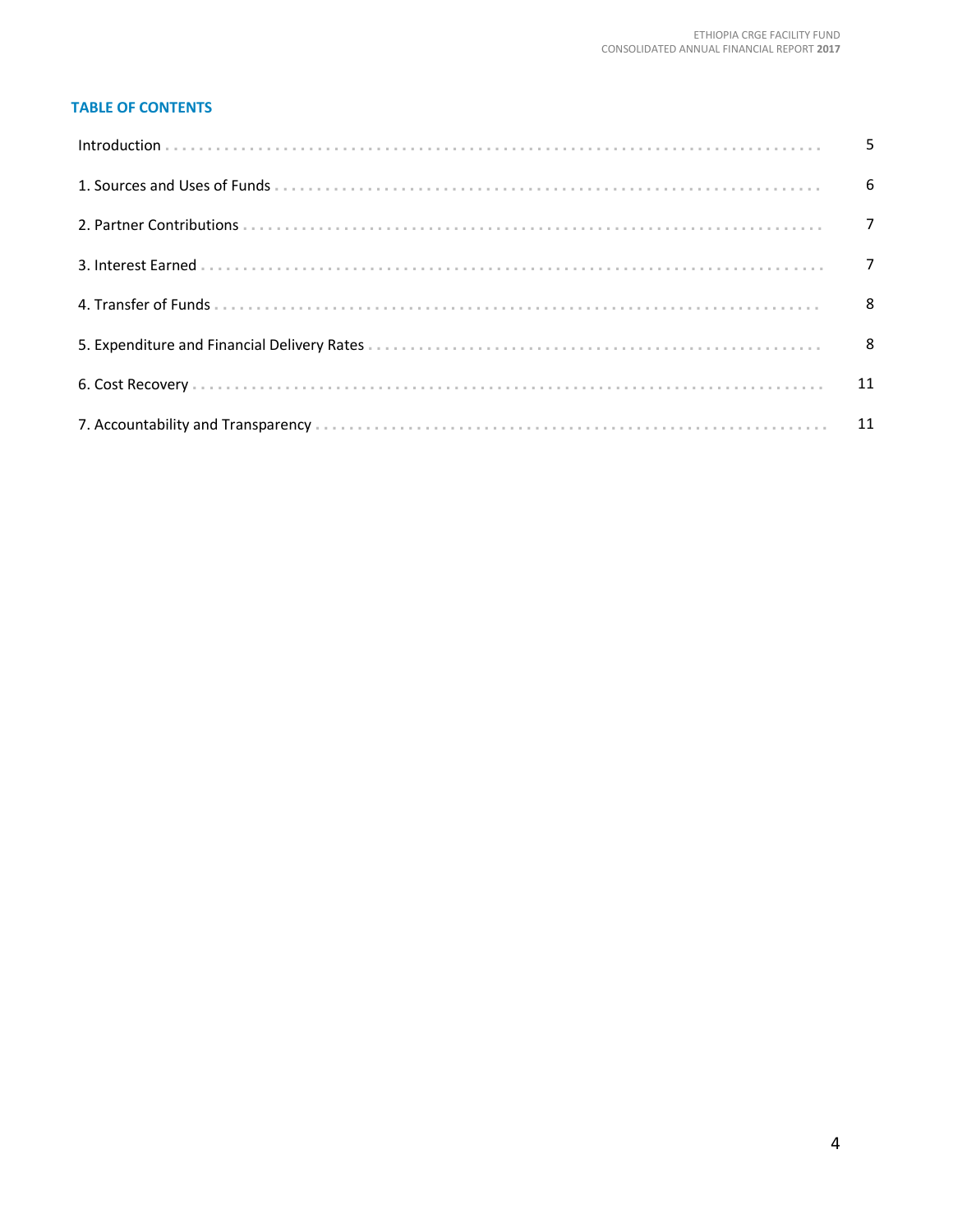# **INTRODUCTION**

This Consolidated Annual Financial Report of the Ethiopia CRGE Facility Fund is prepared by the United Nations Development Programme (UNDP) Multi-Partner Trust Fund Office (MPTF Office) in fulfillment of its obligations as Administrative Agent, as per the terms of Reference (TOR), the Memorandum of Understanding (MOU) signed between the UNDP MPTF Office and the Participating Organizations, and the Standard Administrative Arrangement (SAA) signed with contributors.

The MPTF Office, as Administrative Agent, is responsible for concluding an MOU with Participating Organizations and SAAs with contributors. It receives, administers and

manages contributions, and disburses these funds to the Participating Organizations. The Administrative Agent prepares and submits annual consolidated financial reports, as well as regular financial statements, for transmission to contributors.

This consolidated financial report covers the period 1 January to 31 December 2017 and provides financial data on progress made in the implementation of projects of the Ethiopia CRGE Facility Fund. It is posted on the MPTF Office GATEWAY [\(http://mptf.undp.org/factsheet/fund/3ET00\)](http://mptf.undp.org/factsheet/fund/3ET00).

The financial data in the report is recorded in US Dollars and due to rounding off of numbers, the totals may not add up.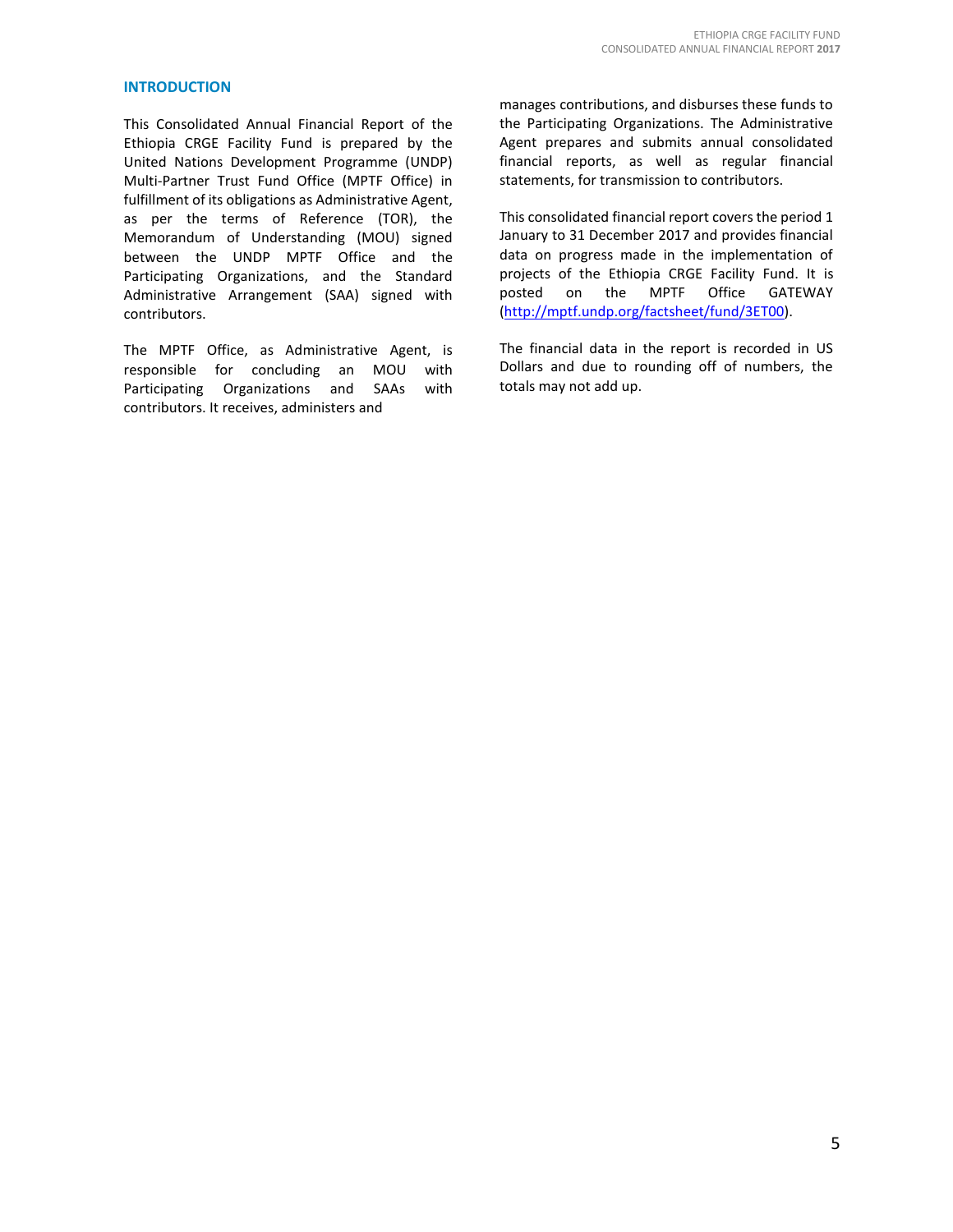#### **2017 FINANCIAL PERFORMANCE**

This chapter presents financial data and analysis of the Ethiopia CRGE Facility Fund using the passthrough funding modality as of 31 December 2017. Financial information for this Fund is also available on the MPTF Office GATEWAY, at the following address: [http://mptf.undp.org/factsheet/fund/3ET00.](http://mptf.undp.org/factsheet/fund/3ET00)

# **1. SOURCES AND USES OF FUNDS**

As of 31 December 2017, 1 contributor deposited US\$ 1,710,133 in contributions and US\$ 0 was earned in interest.

The cumulative source of funds was US\$ 1,710,133 (see respectively, Tables 2 and 3)

Of this amount, US\$ 1,693,032 has been net funded to 1 Participating Organization, of which US\$ 762,616 has been reported as expenditure. The Administrative Agent fee has been charged at the approved rate of 1% on deposits and amounts to US\$ 17,101. Table 1 provides an overview of the overall sources, uses, and balance of the Ethiopia CRGE Facility Fund as of 31 December 2017.

#### **Table 1. Financial Overview, as of 31 December 2017 (in US Dollars)**

|                                                                 | Annual 2016 | Annual 2017 | <b>Cumulative</b> |
|-----------------------------------------------------------------|-------------|-------------|-------------------|
| <b>Sources of Funds</b>                                         |             |             |                   |
| Contributions from donors                                       |             | 1,710,133   | 1,710,133         |
| <b>Fund Earned Interest and Investment Income</b>               |             |             |                   |
| Interest Income received from Participating Organizations       |             |             |                   |
| Refunds by Administrative Agent to Contributors                 |             |             |                   |
| Fund balance transferred to another MDTF                        |             |             |                   |
| Other Income                                                    |             |             |                   |
| <b>Total: Sources of Funds</b>                                  |             | 1,710,133   | 1,710,133         |
| <b>Use of Funds</b>                                             |             |             |                   |
| Transfers to Participating Organizations                        |             | 1,693,032   | 1,693,032         |
| Refunds received from Participating Organizations               |             |             |                   |
| <b>Net Funded Amount</b>                                        |             | 1,693,032   | 1,693,032         |
| <b>Administrative Agent Fees</b>                                |             | 17,101      | 17,101            |
| Direct Costs: (Steering Committee, Secretariatetc.)             |             |             |                   |
| <b>Bank Charges</b>                                             |             |             |                   |
| <b>Other Expenditures</b>                                       |             |             |                   |
| <b>Total: Uses of Funds</b>                                     |             | 1,710,133   | 1,710,133         |
| Change in Fund cash balance with Administrative Agent           |             |             |                   |
| Opening Fund balance (1 January)                                |             |             |                   |
| <b>Closing Fund balance (31 December)</b>                       |             |             |                   |
| Net Funded Amount (Includes Direct Cost)                        |             | 1,693,032   | 1,693,032         |
| Participating Organizations' Expenditure (Includes Direct Cost) |             | 762,616     | 762,616           |
| <b>Balance of Funds with Participating Organizations</b>        |             |             | 930,416           |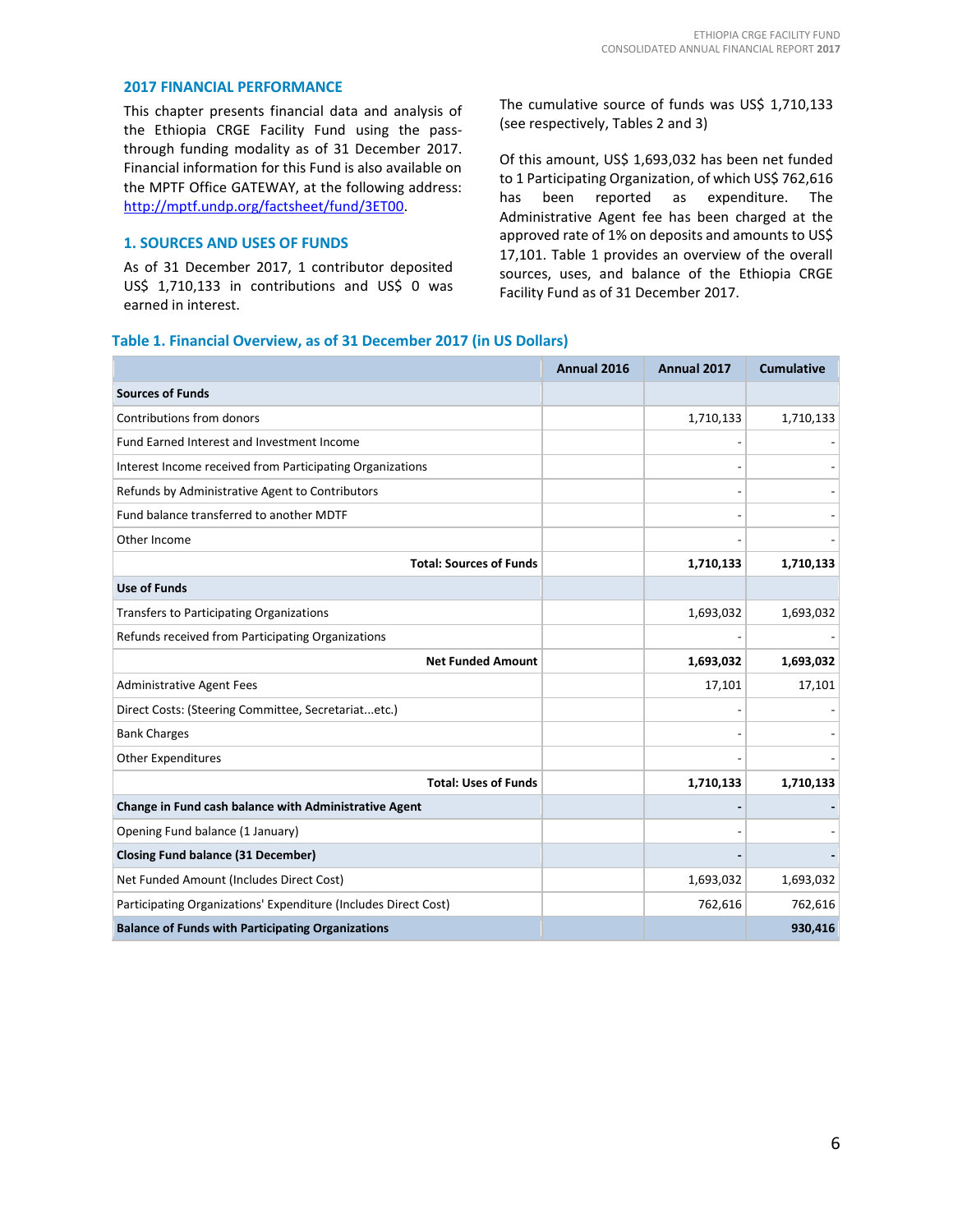# **2. PARTNER CONTRIBUTIONS**

Table 2 provides information on cumulative contributions received from all contributors to this Fund as of 31 December 2017.

The Ethiopia CRGE Facility Fund is currently being financed by 1 contributor, as listed in the table below.

The table below includes commitments made up to 31 December 2017 through signed Standard Administrative Agreements, and deposits made through 2017. It does not include commitments that were made to the fund beyond 2017.

### **Table 2. Contributors' Commitments and Deposits, as of 31 December 2017 (in US Dollars)**

| <b>Contributors</b> | <b>Total Commitments</b> | <b>Prior Years</b><br>as of 31-Dec-2016 Deposits | <b>Current Year</b><br>Jan-Dec-2017 Deposits | <b>Total Deposits</b> |
|---------------------|--------------------------|--------------------------------------------------|----------------------------------------------|-----------------------|
| <b>NORWAY</b>       | 2,620,739                |                                                  | 1,710,133                                    | 1,710,133             |
| <b>Grand Total</b>  | 2,620,739                |                                                  | 1,710,133                                    | 1,710,133             |

#### **3. INTEREST EARNED**

Interest income is earned in two ways: 1) on the balance of funds held by the Administrative Agent (Fund earned interest), and 2) on the balance of funds held by the Participating Organizations (Agency earned interest) where their Financial Regulations and Rules allow return of interest to the AA.

As of 31 December 2017, Fund earned interest amounts to US\$ 0.

# **Table 3. Sources of Interest and Investment Income, as of 31 December 2017 (in US Dollars)**

| <b>Interest Earned</b>               | <b>Prior Years</b><br>as of 31-Dec-2016 | <b>Current Year</b><br>Jan-Dec-2017 | <b>Total</b> |
|--------------------------------------|-----------------------------------------|-------------------------------------|--------------|
| <b>Administrative Agent</b>          |                                         |                                     |              |
| <b>Total: Fund Earned Interest</b>   |                                         |                                     |              |
| <b>Participating Organization</b>    |                                         |                                     |              |
| <b>Total: Agency earned interest</b> |                                         |                                     |              |
| <b>Grand Total</b>                   |                                         |                                     |              |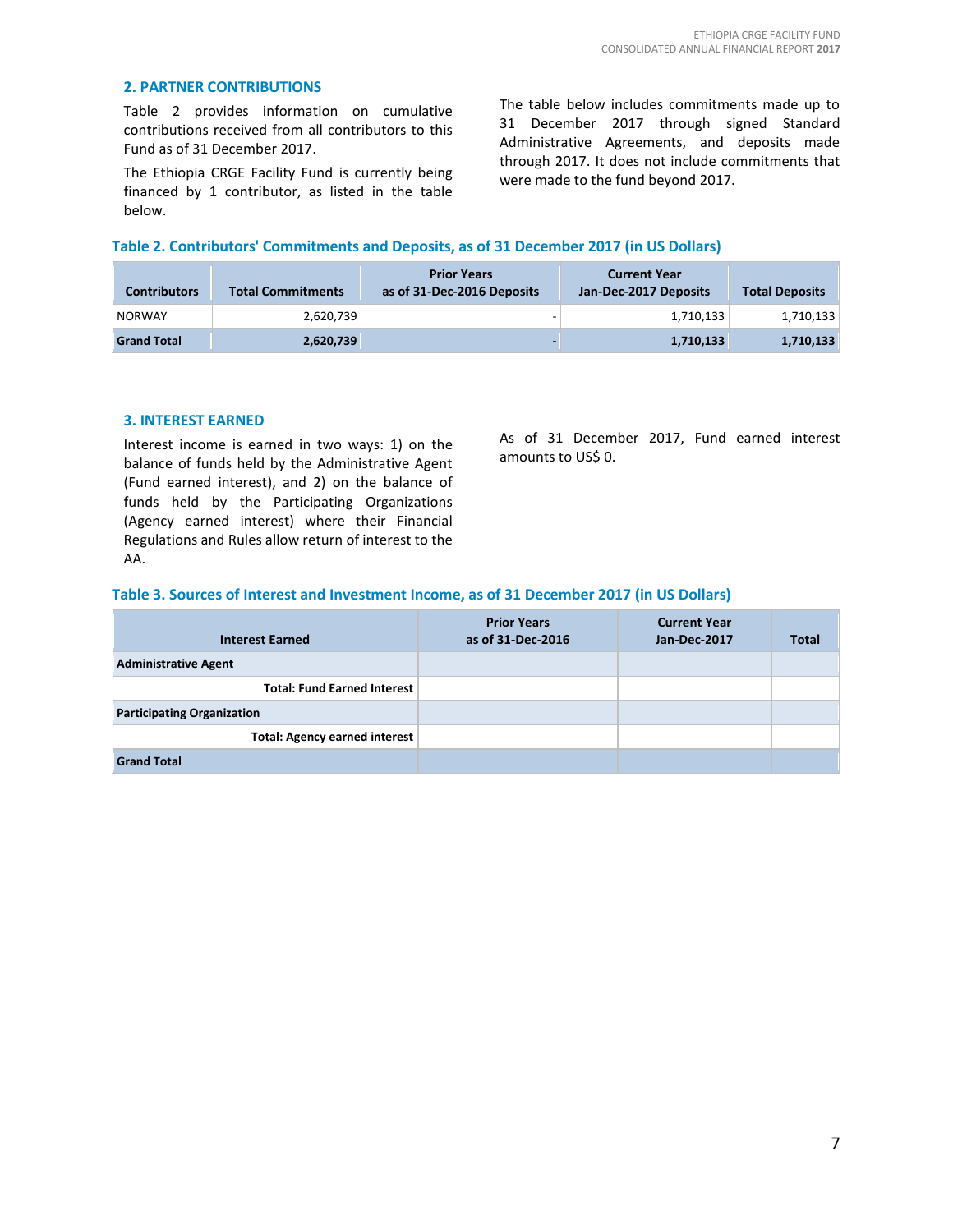### **4. TRANSFER OF FUNDS**

Allocations to Participating Organizations are approved by the Steering Committee and disbursed by the Administrative Agent. As of 31 December 2017, the AA has transferred US\$ 1,693,032 to 1 Participating Organization (see list below).

#### **4.1 TRANSFER BY PARTICIPATING ORGANIZATION**

Table 4 provides additional information on the refunds received by the MPTF Office, and the net funded amount for each of the Participating Organizations.

**Table 4. Transfer, Refund, and Net Funded Amount by Participating Organization, as of 31 December 2017 (in US Dollars)**

| Participating       |                  | Prior Years as of 31-Dec-2016 | <b>Current Year Jan-Dec-2017</b> |  | Total                                |           |  |                   |
|---------------------|------------------|-------------------------------|----------------------------------|--|--------------------------------------|-----------|--|-------------------|
| <b>Organization</b> | <b>Transfers</b> | Refunds Net Funded            | <b>Transfers</b>                 |  | Refunds Net Funded Transfers Refunds |           |  | <b>Net Funded</b> |
| <b>UNDP</b>         |                  |                               | 1,693,032                        |  | 1.693.032                            | 1,693,032 |  | 1,693,032         |
| <b>Grand Total</b>  |                  |                               | 1,693,032                        |  | 1,693,032                            | 1,693,032 |  | 1,693,032         |

# **5. EXPENDITURE AND FINANCIAL DELIVERY RATES**

All final expenditures reported for the year 2017 were submitted by the Headquarters of the Participating Organizations. These were consolidated by the MPTF Office.

Project expenditures are incurred and monitored by each Participating Organization, and are reported as per the agreed upon categories for inter-agency harmonized reporting. The reported expenditures were submitted via the MPTF Office's online expenditure reporting tool. The 2017 expenditure data has been posted on the MPTF Office GATEWAY at [http://mptf.undp.org/factsheet/fund/3ET00.](http://mptf.undp.org/factsheet/fund/3ET00)

# **5.1 EXPENDITURE REPORTED BY PARTICIPATING ORGANIZATION**

In 2017, US\$ 1,693,032 was net funded to Participating Organizations, and US\$ 762,616 was reported in expenditure.

As shown in table below, the cumulative net funded amount is US\$ 1,693,032 and cumulative expenditures reported by the Participating Organizations amount to US\$ 762,616. This equates to an overall Fund expenditure delivery rate of 45 percent.

| Table 5.1. Net Funded Amount, Reported Expenditure, and Financial Delivery by Participating Organization, |  |  |
|-----------------------------------------------------------------------------------------------------------|--|--|
| as of 31 December 2017 (in US Dollars)                                                                    |  |  |

|                                      |                    |                             | <b>Expenditure</b>                      |                                     |                   |                           |
|--------------------------------------|--------------------|-----------------------------|-----------------------------------------|-------------------------------------|-------------------|---------------------------|
| <b>Participating</b><br>Organization | Approved<br>Amount | <b>Net Funded</b><br>Amount | <b>Prior Years</b><br>as of 31-Dec-2016 | <b>Current Year</b><br>Jan-Dec-2017 | <b>Cumulative</b> | <b>Delivery Rate</b><br>% |
| <b>UNDP</b>                          | 1,693,032          | 1,693,032                   |                                         | 762.616                             | 762.616           | 45.04                     |
| <b>Grand Total</b>                   | 1,693,032          | 1,693,032                   |                                         | 762,616                             | 762,616           | 45.04                     |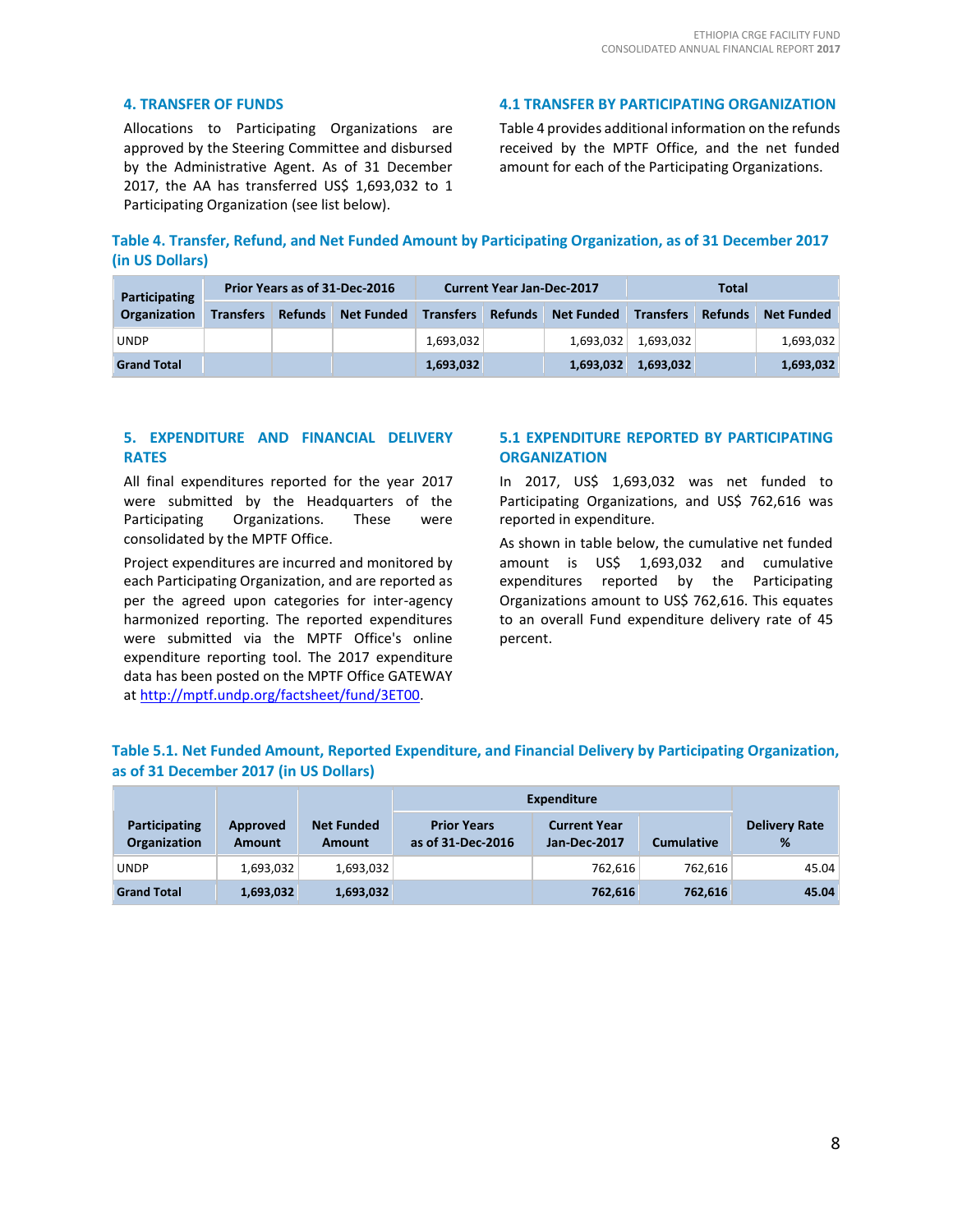# **5.2 EXPENDITURE BY PROJECT**

Table 5.2 displays the net funded amounts, expenditures reported and the financial delivery rates by Participating Organization.

| Table 5.2 Expenditure by Project within Country, as of 31 December 2017 (in US Dollars) |  |  |  |  |
|-----------------------------------------------------------------------------------------|--|--|--|--|
|-----------------------------------------------------------------------------------------|--|--|--|--|

|                       | <b>Country / Project No.and Project Title</b> | Participating<br><b>Organization</b> | Approved<br>Amount | <b>Net Funded</b><br><b>Amount</b> | <b>Expenditure</b> | <b>Delivery Rate</b><br>% |
|-----------------------|-----------------------------------------------|--------------------------------------|--------------------|------------------------------------|--------------------|---------------------------|
| <b>Ethiopia</b>       |                                               |                                      |                    |                                    |                    |                           |
| 00104017              | <b>FOREST SECTOR DEVELOPMENT</b>              | <b>UNDP</b>                          | 1,693,032          | 1,693,032                          | 762,616            | 45.04                     |
| <b>Ethiopia Total</b> |                                               |                                      | 1,693,032          | 1,693,032                          | 762,616            | 45.04                     |
| <b>Grand Total</b>    |                                               |                                      | 1,693,032          | 1,693,032                          | 762,616            | 45.04                     |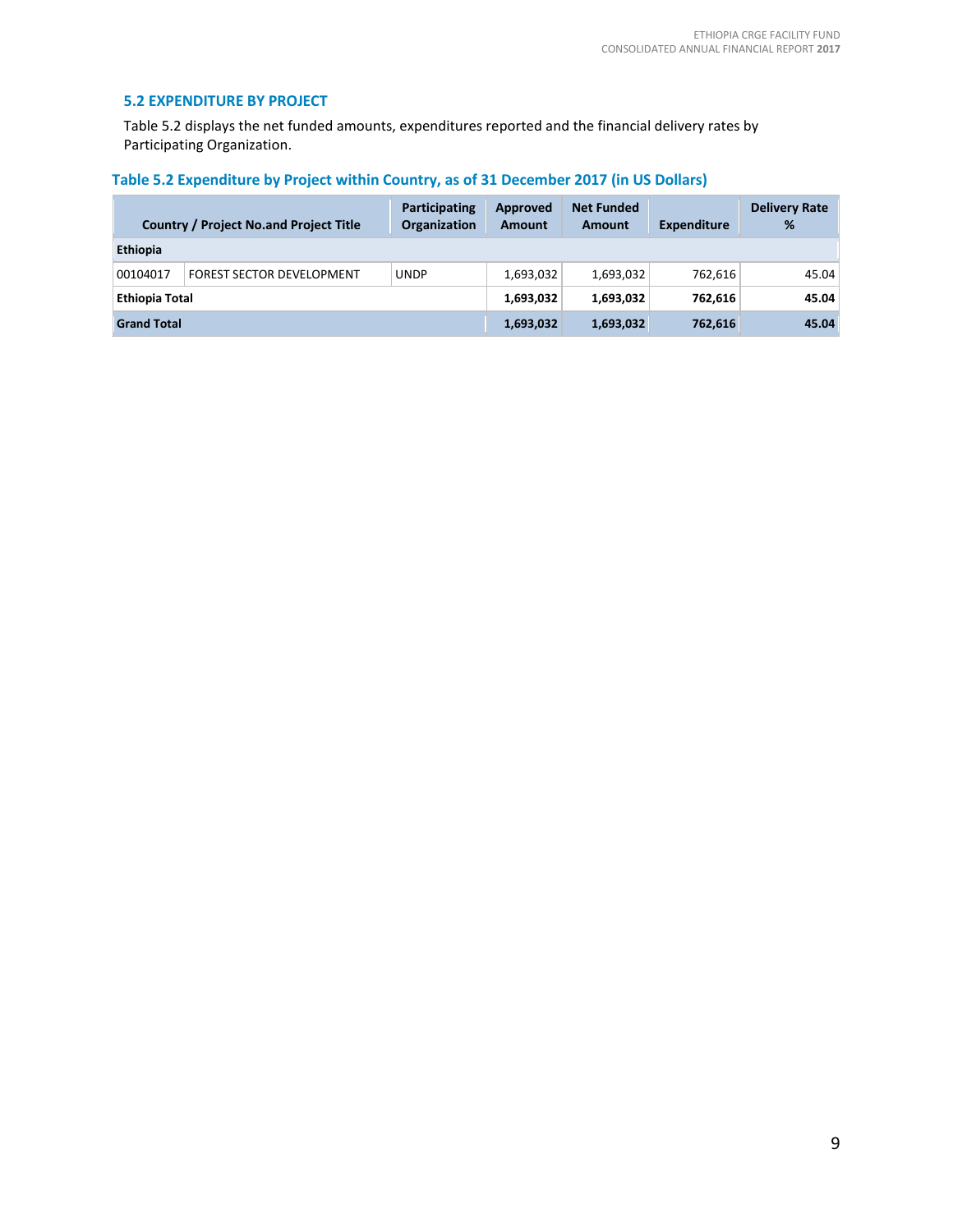# **5.4 EXPENDITURE REPORTED BY CATEGORY**

Project expenditures are incurred and monitored by each Participating Organization and are reported as per the agreed categories for inter-agency harmonized reporting. In 2006 the UN Development Group (UNDG) established six categories against which UN entities must report inter-agency project expenditures. Effective 1 January 2012, the UN Chief Executive Board (CEB) modified these categories as a result of IPSAS adoption to comprise eight categories. All expenditure incurred prior to 1 January 2012 have been reported in the old categories; post 1 January 2012 all expenditure are reported in the new eight categories. See table below.

#### **2012 CEB Expense Categories**

- 1. Staff and personnel costs
- 2. Supplies, commodities and materials
- 3. Equipment, vehicles, furniture and depreciation
- 4. Contractual services
- 5. Travel
- 6. Transfers and grants
- 7. General operating expenses
- 8. Indirect costs

# **Table 5.4 Expenditure by UNDG Budget Category, as of 31 December 2017 (in US Dollars)**

|                                           | <b>Expenditure</b>                      |                                     |              |                                                     |
|-------------------------------------------|-----------------------------------------|-------------------------------------|--------------|-----------------------------------------------------|
| Category                                  | <b>Prior Years</b><br>as of 31-Dec-2016 | <b>Current Year</b><br>Jan-Dec-2017 | <b>Total</b> | <b>Percentage of Total</b><br><b>Programme Cost</b> |
| Staff & Personnel Cost (New)              |                                         | 37,805                              | 37,805       | 5.29                                                |
| Suppl, Comm, Materials (New)              |                                         | 3,735                               | 3,735        | 0.52                                                |
| Equip, Veh, Furn, Depn (New)              |                                         | 105,402                             | 105,402      | 14.76                                               |
| Contractual Services (New)                |                                         | 337,939                             | 337,939      | 47.32                                               |
| Travel (New)                              |                                         | 118,770                             | 118,770      | 16.63                                               |
| Transfers and Grants (New)                |                                         |                                     |              |                                                     |
| <b>General Operating (New)</b>            |                                         | 110,478                             | 110,478      | 15.47                                               |
| <b>Programme Costs Total</b>              |                                         | 714,129                             | 714,129      | 100.00                                              |
| <sup>1</sup> Indirect Support Costs Total |                                         | 48,487                              | 48,487       | 6.79                                                |
| <b>Total</b>                              |                                         | 762,616                             | 762,616      |                                                     |

\_\_\_\_\_\_\_\_\_\_\_\_\_\_\_\_\_\_\_\_\_\_ **1 Indirect Support Costs** charged by Participating Organization, based on their financial regulations, can be deducted upfront or at a later stage during implementation. The percentage may therefore appear to exceed the 7% agreed-upon for on-going projects. Once projects are financially closed, this number is not to exceed 7%.